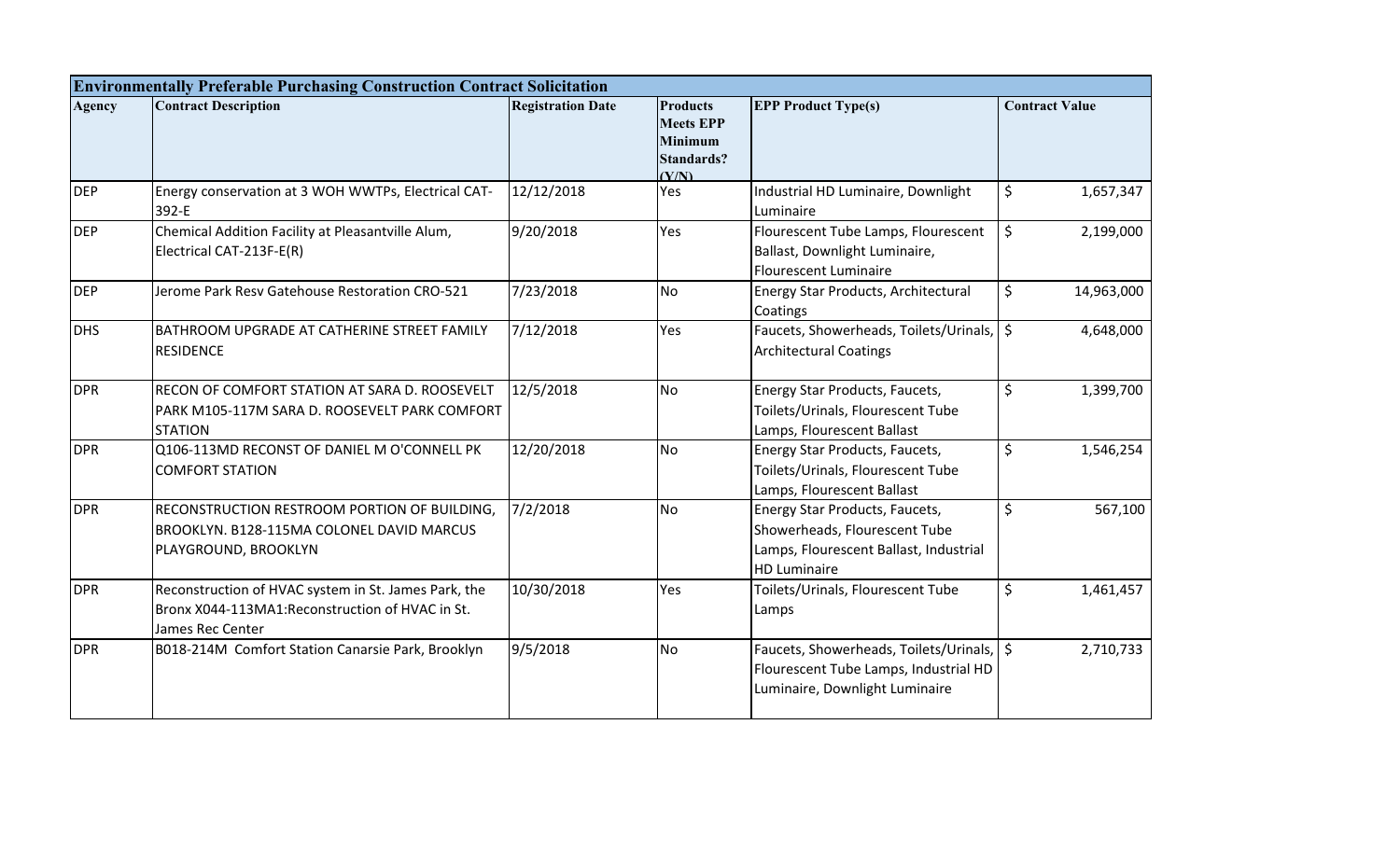| <b>Agency</b> | <b>Contract Description</b>                                                                                                       | <b>Registration Date</b> | <b>Products</b><br><b>Meets EPP</b><br><b>Minimum</b><br><b>Standards?</b><br>(Y/N) | <b>EPP Product Type(s)</b>                                                                                                                             | <b>Contract Value</b> |           |
|---------------|-----------------------------------------------------------------------------------------------------------------------------------|--------------------------|-------------------------------------------------------------------------------------|--------------------------------------------------------------------------------------------------------------------------------------------------------|-----------------------|-----------|
| <b>DPR</b>    | X261-116M Constr of West Bronx Recreation Center AC,<br>the Bx Construction of West Bronx Recreation Center<br>AC, the Bx         | 7/27/2018                | Yes                                                                                 | Miscellaneous                                                                                                                                          | \$                    | 908,940   |
| <b>DSNY</b>   | AWL INDUSTRIES INC. BOILERS AND HVAC                                                                                              | 10/1/2018                | Yes                                                                                 | Energy Star Products, Architectural<br>Coatings                                                                                                        | \$                    | 5,000,000 |
| <b>DEP</b>    | Preventive Maintenance & Repair of Personnel<br>Transport Eleva MEL-1204 (REN-2)                                                  | 1/24/2019                | Yes                                                                                 | Energy Star Products, Flourescent<br>Tube Lamps, Compact Flourescent<br>Lamps (light bulbs)                                                            | \$                    | 353,050   |
| <b>DPR</b>    | B082-116M Construction/ Rehab field house Shore Road 3/1/2019<br>Pk BK Construction/ Rehab of field House Shore Park,<br>Brooklyn |                          | Yes                                                                                 | Energy Star Products, Faucets,<br>Toilets/Urinals, Flourescent Tube<br>Lamps, Flourescent Ballast,<br>Flourescent Luminaire, Architectural<br>Coatings | \$                    | 3,433,936 |
| <b>DPR</b>    | Construction of Entrance in Van Cortlandt Park, the<br>Bronx X092-217M: Construction of Entrance in Van<br><b>Cortlandt Park</b>  | 1/10/2019                | Yes                                                                                 | Miscellaneous                                                                                                                                          | \$                    | 4,954,952 |
| <b>DPR</b>    | B007-118M Rec of the playground in Bensonhurst Park,<br>Bk Playground Bensonhurst Park, Brooklyn                                  | 6/19/2019                | Yes                                                                                 | <b>Flourescent Luminaire</b>                                                                                                                           | \$                    | 6,600,160 |
| <b>DPR</b>    | Q220B-118M RECONST OF NORELLI-HARGREAVES<br>ASPHALT FIELD RECONST OF NORELLI-HARBREAVES<br>PLAYGROUND ASPHALT FIELD               | 6/12/2019                | Yes                                                                                 | <b>Flourescent Luminaire</b>                                                                                                                           | \$                    | 1,528,296 |
| <b>DPR</b>    | X288-114M: Construction of Bronx River Park (West<br>Farms) Construction of Bronx River Park(West Farms),<br>the Bronx            | 1/7/2019                 | Yes                                                                                 | Miscellaneous                                                                                                                                          | \$                    | 2,469,455 |
| <b>DPR</b>    | RECONST OF CC MOORE HOMESTEAD PLAYGROUND<br>Q361-115M CC MOORE HOMESTEAD PLAYGROUND                                               | 1/9/2019                 | Yes                                                                                 | <b>Flourescent Luminaire</b>                                                                                                                           | \$                    | 4,075,755 |
| <b>DPR</b>    | Reconstruction of the Parking Lot 5 Boro, Randalls Island 6/26/2019<br>M104-117M 5 Boro Complex, Randall's Island                 |                          | Yes                                                                                 | <b>Flourescent Luminaire</b>                                                                                                                           | \$                    | 1,093,965 |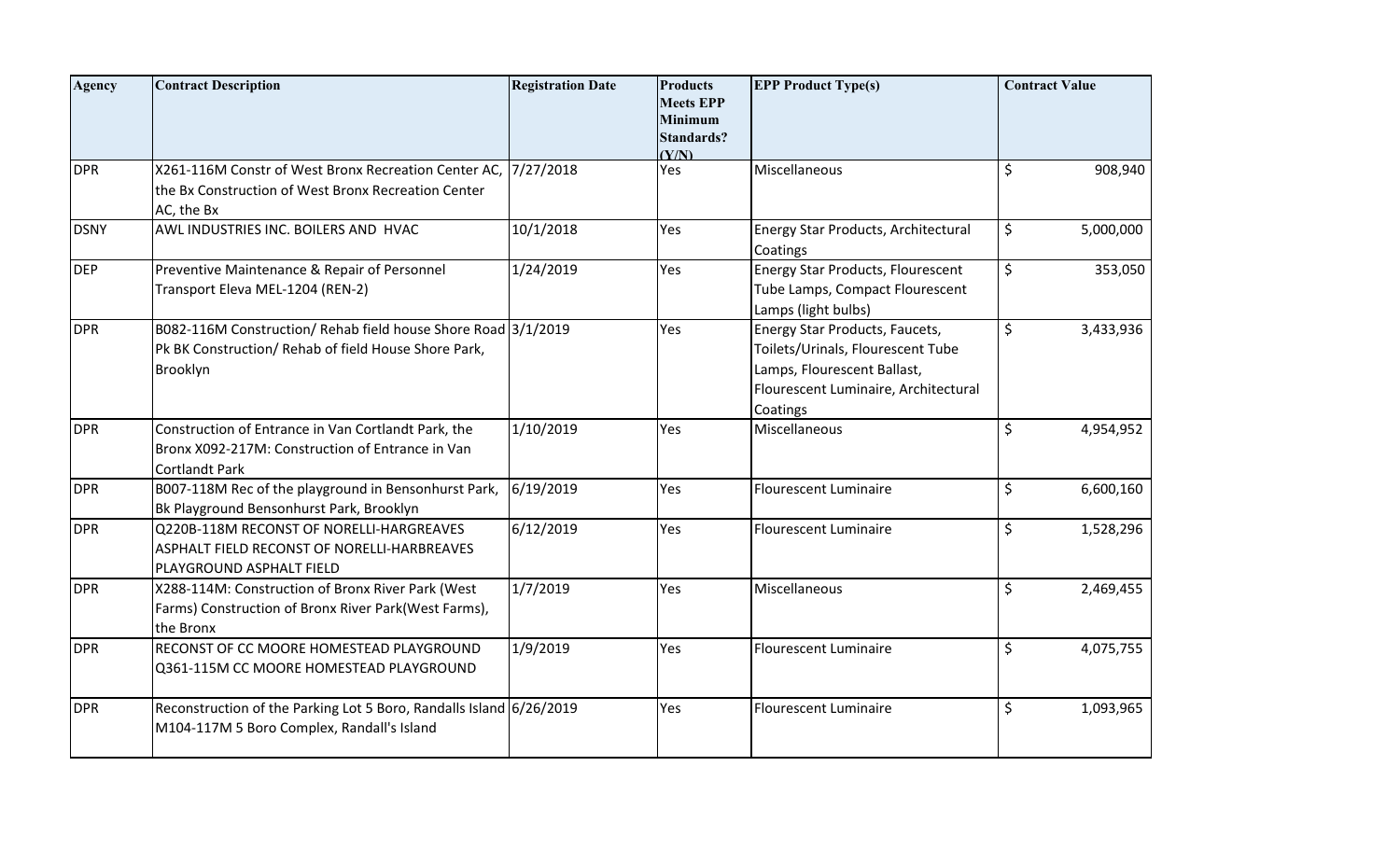| <b>Agency</b> | <b>Contract Description</b>                                                                                                    | <b>Registration Date</b> | <b>Products</b><br><b>Meets EPP</b><br><b>Minimum</b><br><b>Standards?</b><br>(Y/N) | <b>EPP Product Type(s)</b>                                                                                                                             |         | <b>Contract Value</b> |
|---------------|--------------------------------------------------------------------------------------------------------------------------------|--------------------------|-------------------------------------------------------------------------------------|--------------------------------------------------------------------------------------------------------------------------------------------------------|---------|-----------------------|
| <b>DPR</b>    | RG-118M PLANTING OF STREET TREES, STATEN ISLAND.<br>THE PLANTING OF NEW AND REPLACEMENT STREET<br><b>TREES</b>                 | 2/20/2019                | Yes                                                                                 | <b>Flourescent Luminaire</b>                                                                                                                           | \$      | 2,200,000             |
| <b>DPR</b>    | INSTALLING FOUR INCH TELECOMMUNICATION DUCTS,<br>PULL BOXES CNYG-1216M INSTALLING FOUR INCH<br><b>TELECOMMUNICATION DUCTS</b>  | 2/25/2019                | Yes                                                                                 | <b>Energy Star Products, Flourescent</b><br>Luminaire                                                                                                  | \$      | 2,912,182             |
| <b>DPR</b>    | X155-116M: Reconstruction in Patterson Playground,<br>the Bronx                                                                | 2/8/2019                 | Yes                                                                                 | Miscellaneous                                                                                                                                          | $\zeta$ | 3,774,498             |
| <b>DPR</b>    | RECONST OF HENRY HUDSON ENTRANCE, FMCP Q099-<br>317M FMCP HENRY HUDSON ENTRANCE                                                | 3/4/2019                 | Yes                                                                                 | <b>Energy Star Products, Flourescent</b><br>Luminaire                                                                                                  | \$      | 3,352,218             |
| <b>DPR</b>    | Q008-117M RECONST OF BROOKVILLE PARK ENTRANCE<br>RECONST OF BROOKVILLE PARK ENTRANCE, QUEENS                                   | 2/20/2019                | Yes                                                                                 | Energy Star Products, Flourescent<br>Luminaire                                                                                                         | \$      | 910,775               |
| <b>DPR</b>    | RECONST OF SAUL WEPRIN PLAYGROUND Q293-118M<br>SAUL WEPRIN PLAYGROUND                                                          | 1/4/2019                 | Yes                                                                                 | <b>Energy Star Products, Flourescent</b><br>Luminaire                                                                                                  | \$      | 844,997               |
| <b>DPR</b>    | Reconstruction of Jacob Joffe Park, Brooklyn. B324-<br>117M Jacob Joffe Park, Brooklyn                                         | 3/25/2019                | Yes                                                                                 | Energy Star Products, Flourescent<br>Luminaire                                                                                                         | \$      | 2,537,095             |
| <b>DPR</b>    | X010-214MA1: Reconstruction of a Comfort Station<br>Crotona Park Reconstruction of a Comfort Station in<br>Crotona Park, Bronx | 2/20/2019                | Yes                                                                                 | Energy Star Products, Faucets,<br>Toilets/Urinals, Flourescent Tube<br>Lamps, Flourescent Ballast,<br>Flourescent Luminaire, Architectural<br>Coatings | \$      | 1,245,000             |
| <b>DPR</b>    | Q031A-118M RECONST OF DOUGHBOY PLAZA PARK<br><b>SEATING AREA</b>                                                               | 6/25/2019                | Yes                                                                                 | Energy Star Products, Flourescent<br>Luminaire                                                                                                         | \$      | 1,704,958             |
| <b>DPR</b>    | RECONSTRUCTION OF THE TRACK FIELD AND COURTS<br>WITHIN BETSY B008-318M-RECONSTRUCTION OF THE<br>TRACK, FIELD AND COURTS        | 6/28/2019                | Yes                                                                                 | <b>Energy Star Products, Flourescent</b><br>Luminaire                                                                                                  | \$      | 12,599,000            |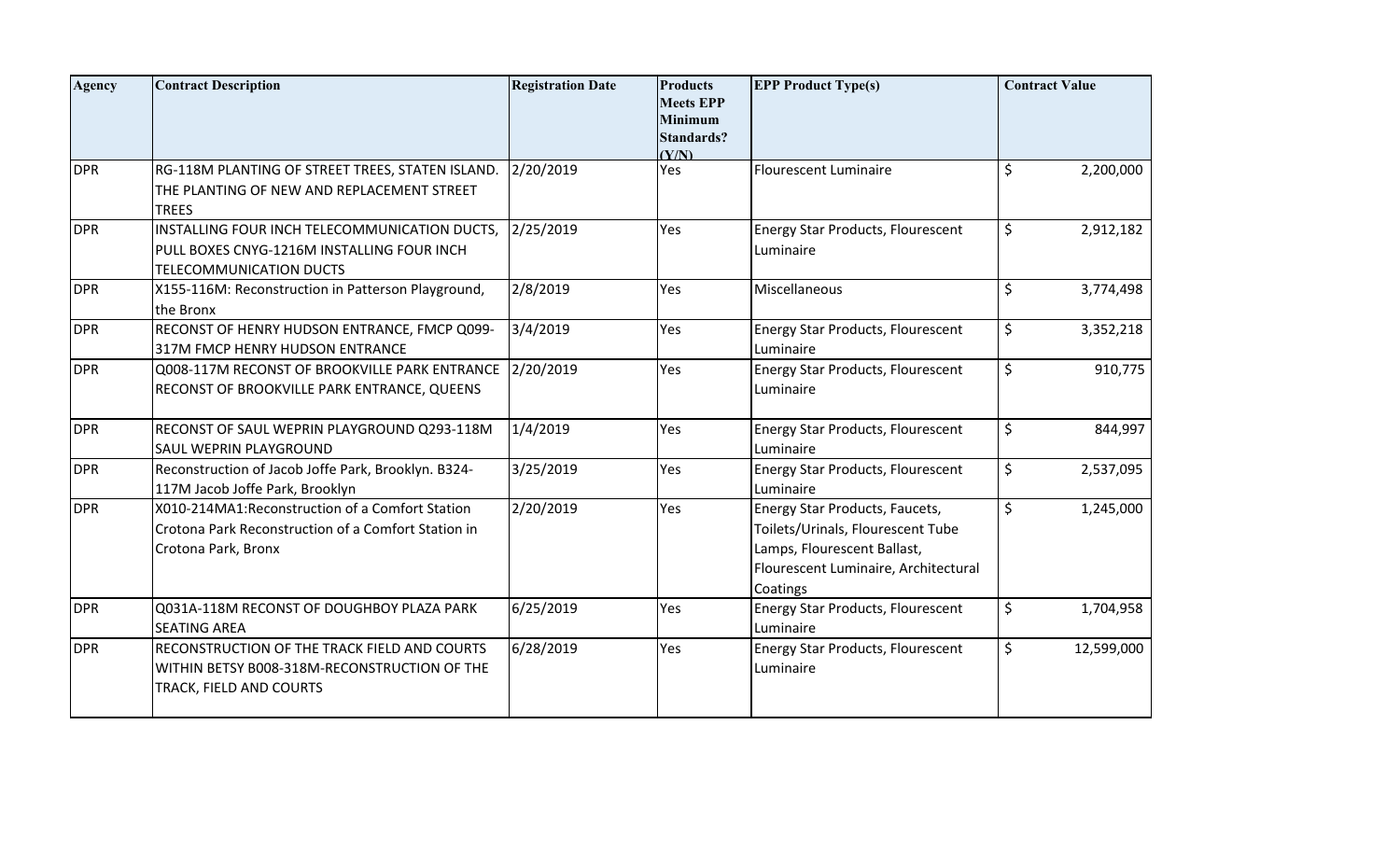| <b>Agency</b> | <b>Contract Description</b>                                                                                                  | <b>Registration Date</b> | <b>Products</b><br><b>Meets EPP</b><br><b>Minimum</b><br><b>Standards?</b><br>(Y/N) | <b>EPP Product Type(s)</b>                                                                                                                             | <b>Contract Value</b> |
|---------------|------------------------------------------------------------------------------------------------------------------------------|--------------------------|-------------------------------------------------------------------------------------|--------------------------------------------------------------------------------------------------------------------------------------------------------|-----------------------|
| <b>DPR</b>    | Recon of the Comfort Station in Twenty-Four Sycamores 6/24/2019<br>Park M108-116MA1 Twenty-Four Sycamores Park,<br>Manhattan |                          | Yes                                                                                 | Energy Star Products, Faucets,<br>Toilets/Urinals, Flourescent Tube<br>Lamps, Flourescent Ballast,<br>Flourescent Luminaire, Architectural<br>Coatings | \$<br>1,344,000       |
| <b>DPR</b>    | Q066H-118M RECONSTRUCTION OF CHAPPETTO<br>SQUARE                                                                             | 6/25/2019                | Yes                                                                                 | Energy Star Products, Flourescent<br>Luminaire                                                                                                         | \$<br>2,892,128       |
| <b>DPR</b>    | RECON OF THE CHILDREN'S PLAYGROUND CARL SCHURZ 5/14/2019<br>PARK M081-116M CARL SCHURZ PARK                                  |                          | Yes                                                                                 | <b>Flourescent Luminaire</b>                                                                                                                           | \$<br>3,053,596       |
| <b>DPR</b>    | B126-117M Field Remediation & Recon at Red Hook<br>Rec. Area                                                                 | 6/19/2019                | Yes                                                                                 | <b>Energy Star Products, Flourescent</b><br>Luminaire                                                                                                  | \$<br>14,236,952      |
| <b>DPR</b>    | Q026-118M Park of the Americas -Playground and<br>Synthetic Rec                                                              | 6/6/2019                 | Yes                                                                                 | <b>Energy Star Products, Flourescent</b><br>Luminaire                                                                                                  | \$<br>3,440,770       |
| <b>DPR</b>    | B012-117M Recon of Brower Park, Brooklyn<br>Reconstruction of Brower Park, Brooklyn                                          | 3/12/2019                | Yes                                                                                 | <b>Energy Star Products, Flourescent</b><br>Luminaire                                                                                                  | \$<br>692,484         |
| <b>DPR</b>    | Q099-117M FMCP FOUNTAIN OF THE FAIRS, QUEENS<br>RECONST OF FOUNTAIN OF THE FAIRS                                             | 5/29/2019                | Yes                                                                                 | <b>Energy Star Products, Flourescent</b><br>Luminaire                                                                                                  | \$<br>5,830,756       |
| <b>DPR</b>    | Q398-117M Reconstruction of Plgd at Rosemary's Plgd<br>Q398-117M Rosemary's Plgd Reconstruction                              | 5/13/2019                | Yes                                                                                 | <b>Energy Star Products, Flourescent</b><br>Luminaire                                                                                                  | \$<br>2,664,077       |
| <b>DPR</b>    | B131-117M Reconst of Rudd Playground, Brooklyn<br>Reconst of Rudd Playground, Brooklyn.                                      | 6/5/2019                 | Yes                                                                                 | <b>Energy Star Products, Flourescent</b><br>Luminaire                                                                                                  | \$<br>2,566,137       |
| <b>DPR</b>    | ani.jamgotchian@parks.nyc.gov / 718-393-7383 M071-<br>115MA Riverside Park, Manhattan                                        | 3/26/2019                | Yes                                                                                 | <b>Flourescent Luminaire</b>                                                                                                                           | \$<br>2,176,391       |
| <b>DPR</b>    | M193-217M Abraham Lincoln Playground, Manhattan.<br>ani.jamgotchian@parks.nyc.gov / 718-393-7383                             | 3/20/2019                | Yes                                                                                 | Energy Star Products, Faucets,<br>Toilets/Urinals, Flourescent Tube<br>Lamps, Flourescent Ballast,<br>Flourescent Luminaire, Architectural<br>Coatings | \$<br>857,000         |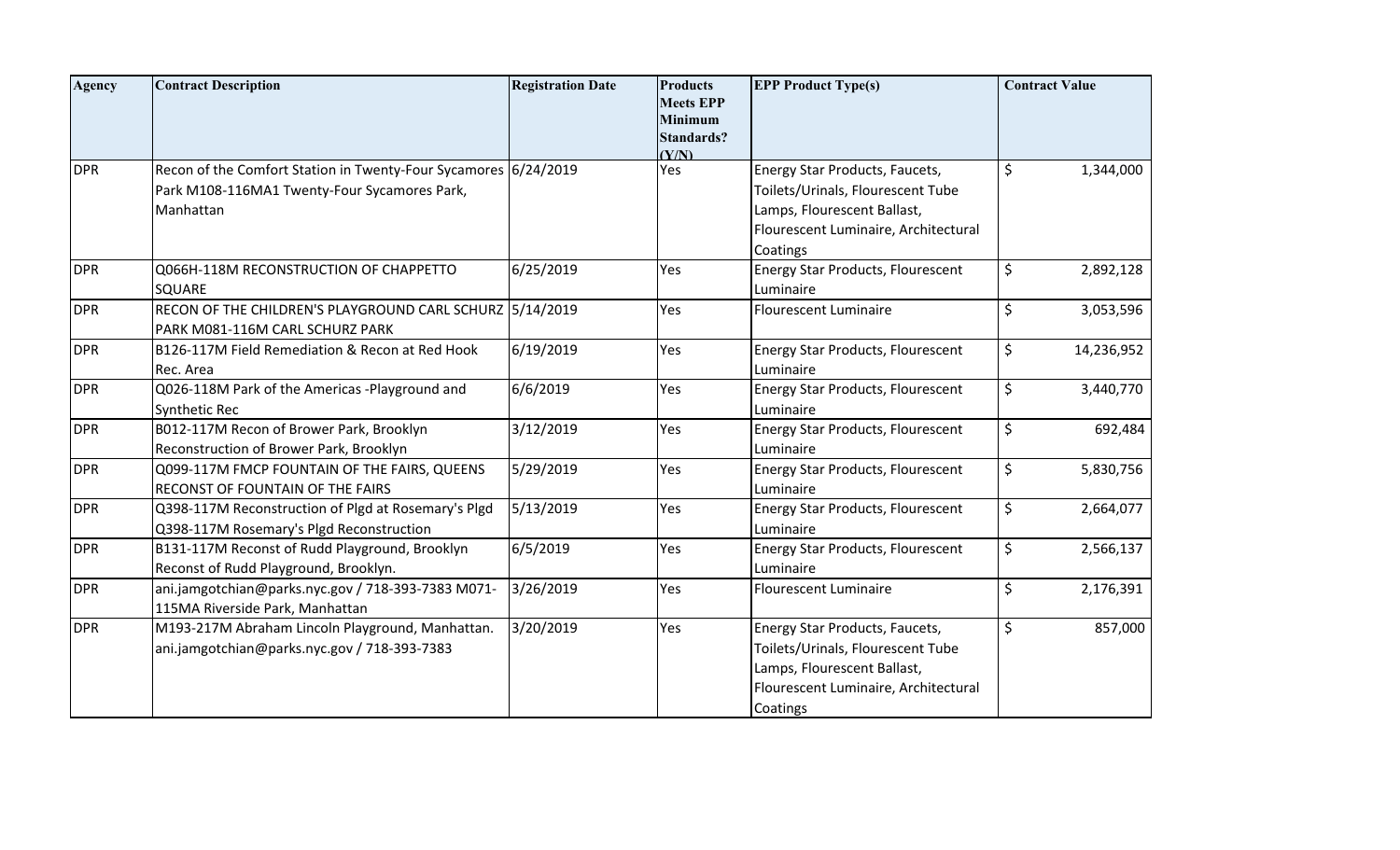| <b>Agency</b> | <b>Contract Description</b>                                                                                   | <b>Registration Date</b> | <b>Products</b><br><b>Meets EPP</b><br><b>Minimum</b><br><b>Standards?</b><br>(Y/N) | <b>EPP Product Type(s)</b>                                                                                                                                                    | <b>Contract Value</b> |
|---------------|---------------------------------------------------------------------------------------------------------------|--------------------------|-------------------------------------------------------------------------------------|-------------------------------------------------------------------------------------------------------------------------------------------------------------------------------|-----------------------|
| <b>DPR</b>    | Reconstruction of Adventure Playground, Highbridge<br>Park M037-118M Adventure Playground, Highbridge<br>Park | 6/20/2019                | Yes                                                                                 | <b>Flourescent Luminaire</b>                                                                                                                                                  | \$<br>10,499,000      |
| <b>DSNY</b>   | WATERFRONT CONSTRUCTION SERVICES INCLUDING<br>PIERS, JEMCO ELECTRICAL CONTRACTORS, INC.                       | 5/29/2019                | Yes                                                                                 | <b>Energy Star Products, Flourescent</b><br>Tube Lamps, Flourescent Ballast,<br>Industrial HD Luminaire, Flourescent<br>Luminaire, Compact Flourescent<br>Lamps (light bulbs) | \$<br>23,335,000      |
| <b>DSNY</b>   | JOCS Mechanical/Electrical/Plumbing Marine Transfer<br>Stations JOCS MEP_Delphi Plumbing and Heating          | 5/2/2019                 | Yes                                                                                 | Faucets, Showerheads, Toilets/Urinals, S<br><b>Architectural Coatings</b>                                                                                                     | 8,984,000             |
| <b>DPR</b>    | RECONST OF LAWRENCE PLAYGROUND CS Q099-817M<br>LAWRENCE PLAYGROUND CS                                         | 4/18/2019                | Yes                                                                                 | Energy Star Products, Faucets,<br>Toilets/Urinals, Flourescent Tube<br>Lamps, Flourescent Ballast,<br>Flourescent Luminaire, Architectural<br>Coatings                        | \$<br>822,264         |
| <b>DSNY</b>   | CONSTRUCTION OF A NEW BROOKLYN COMMUNITY<br>DISTRICT 3 GARAGE BROOKLYN 3 GARAGE- MPCC Corp.                   | 4/18/2019                | Yes                                                                                 | Energy Star Products, Faucets,<br>Showerheads, Toilets/Urinals,<br>Flourescent Tube Lamps, Flourescent<br><b>Ballast, Architectural Coatings</b>                              | \$<br>169,373,773     |
| <b>DSNY</b>   | REQUIREMENTS CONTRACT FOR REHAB ROOF & MINOR 4/15/2019<br><b>ROOF REPAIRS</b>                                 |                          | Yes                                                                                 | Energy Star Products, Architectural<br>Coatings                                                                                                                               | \$<br>10,000,000      |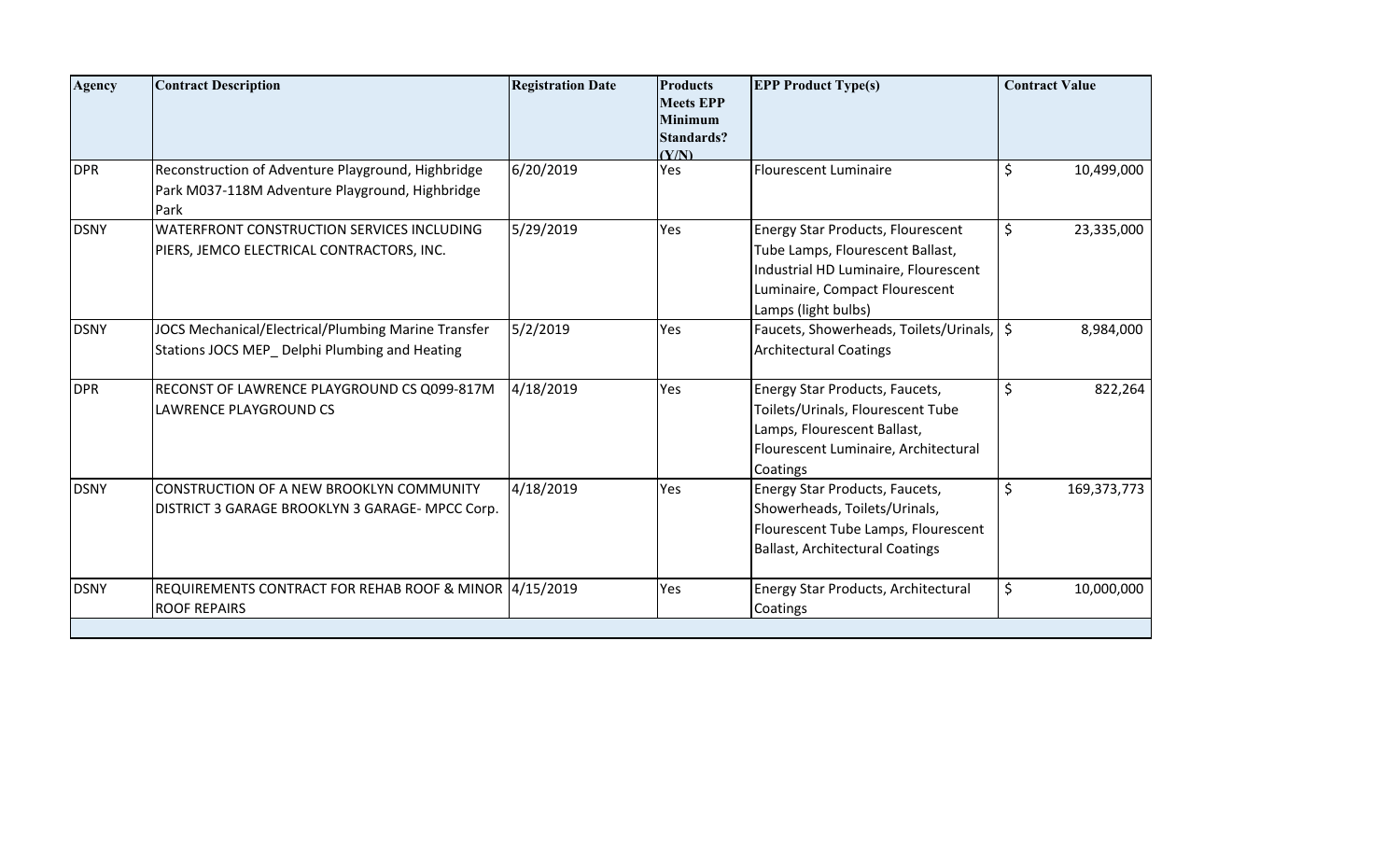| <b>Environmentally Preferable Purchasing Goods Solicitation (DCAS)</b> |                                                                                                                                                                                                                                                                                                          |                                                     |           |                       |  |
|------------------------------------------------------------------------|----------------------------------------------------------------------------------------------------------------------------------------------------------------------------------------------------------------------------------------------------------------------------------------------------------|-----------------------------------------------------|-----------|-----------------------|--|
| <b>Description</b>                                                     | <b>EPP Minimum Standard Indicated?</b>                                                                                                                                                                                                                                                                   | <b>Contract Start/End Dates   Registration Date</b> |           | <b>Contract Value</b> |  |
|                                                                        | yes - recycled metal content, ductile iron casting, steel valve<br>stem/bolts/nuts/screws, bronze hydrant outlets, modular                                                                                                                                                                               |                                                     |           |                       |  |
| HYDRANT, FIRE (SMITH TYPE)                                             | durable design, robust design to withstand heavy duty<br>outdoor service                                                                                                                                                                                                                                 | 8/1/2018 thru 7/31/2022                             | 7/13/2018 | \$4,180,426.20        |  |
| CARS, PASSENGER, HYBRID ELECTRIC PLUG-IN                               | yes - Plug-in Hybrid Electric Toyota Prius Prime, 54 mpg<br>combined EPA fuel rating, automatic transmission, backup                                                                                                                                                                                     |                                                     |           |                       |  |
| <b>PRIUS PRM</b>                                                       | safety camera, automatic emergency braking                                                                                                                                                                                                                                                               | 7/1/2018 thru 6/30/2021                             | 7/13/2018 | \$499,880.00          |  |
| CARS, PASSENGER, MID-SIZE, HYBRID ELEC<br>PRIUS <sub>1223</sub>        | yes - Toyota Prius 1223 Hybrid Electric, SULEV, automatic<br>transmission, anti-lock brakes, backup safety camera,                                                                                                                                                                                       |                                                     |           | \$459,680.00          |  |
|                                                                        | automatic emergency braking                                                                                                                                                                                                                                                                              | 8/1/2018 thru 7/31/2021                             | 7/16/2018 |                       |  |
| TRANSFER SHUTTLE CARTS ACCESSORIES -<br><b>DSNY</b>                    | yes - DSNY Container-Transport Shuttle Cart rechargeable SBS<br>gelled electrolyte tubular long life batteries, Eclipse II high<br>efficiency industrial programmable battery charger, NiMH<br>rechargeable batteries, & tester/meter/probe accessories                                                  | 8/1/2018 thru 7/31/2023                             | 7/17/2018 | \$2,298,813.50        |  |
| <b>STEEL, WAREHOUSE STOCK RE-AD</b>                                    | yes - Carbon steel bars, angles, channels, plates and strips<br>structural quality meeting mechanical & chemical<br>requirements, for use in welded construction of bridges and<br>buildings, carbon steel typically containing ~70% post-<br>consumer recycled scrap metal in steel mini mill using EAF | 10/1/2018 thru<br>9/30/2023                         | 7/2/2018  | \$1,513,020.00        |  |
| <b>STEEL, WAREHOUSE STOCK RE-AD</b>                                    | yes - Carbon steel beam, channels, and angles structural<br>quality meeting mechanical & chemical requirements, for use<br>in welded construction of bridges and buildings, carbon steel<br>typically containing ~70% post-consumer recycled scrap<br>metal in steel mini mill using EAF                 | 10/1/2018 thru<br>9/30/2023                         | 7/6/2018  | \$991,800.00          |  |
| <b>GSA - EXPLOSIVES DETECTION CANINE</b>                               | yes - Explosives detection canine teams, trained to detect<br>airbourne particles trailing behind individual that has been<br>around explosives, canines trained to effectively detect                                                                                                                   | 8/14/2018 thru                                      |           |                       |  |
| <b>SERVICES</b>                                                        | explosives in motion rather than search static objects                                                                                                                                                                                                                                                   | 4/15/2019                                           | 8/22/2018 | \$3,200,000.00        |  |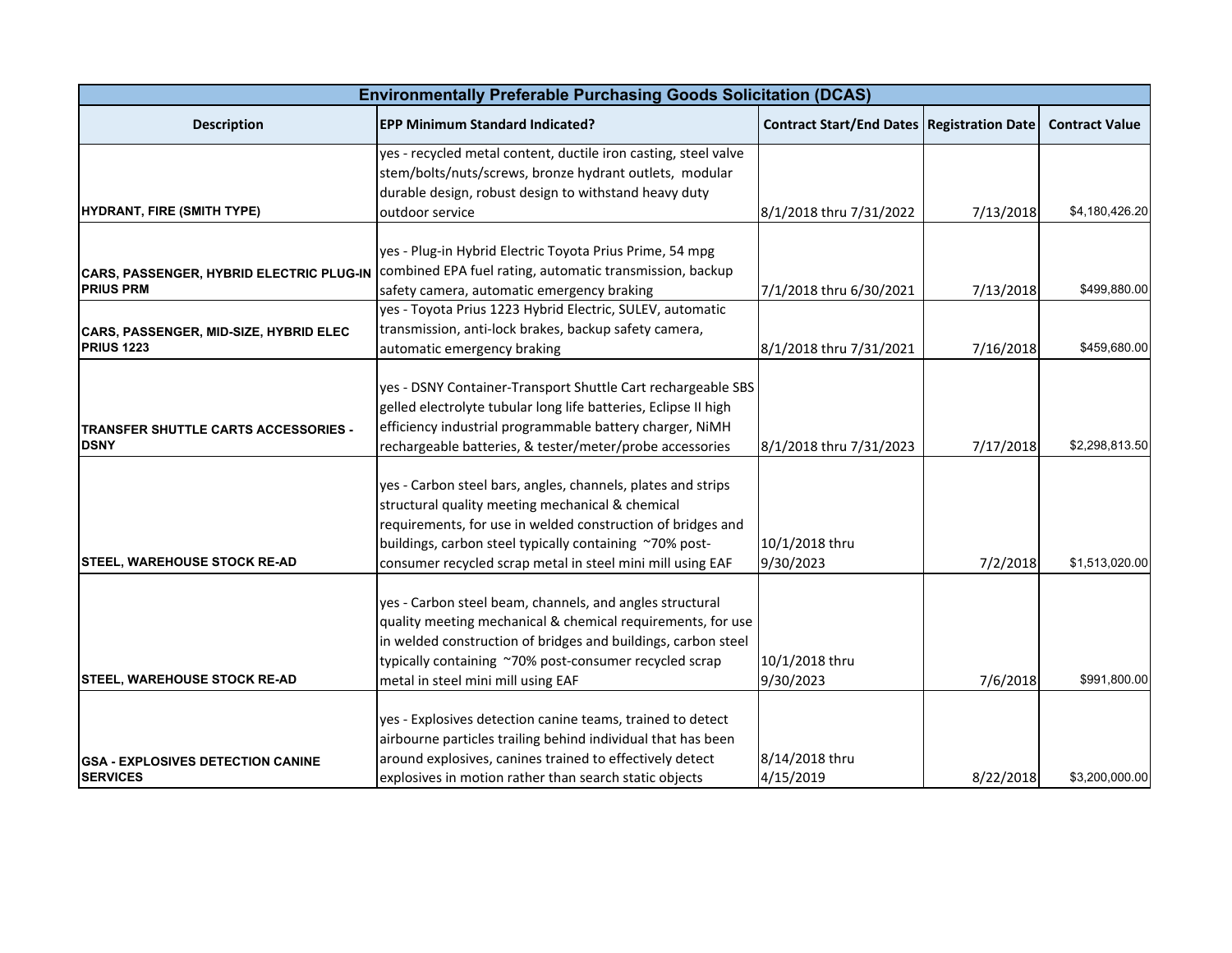| <b>Description</b>                                               | <b>EPP Minimum Standard Indicated?</b>                                        | <b>Contract Start/End Dates   Registration Date  </b> |            | <b>Contract Value</b> |
|------------------------------------------------------------------|-------------------------------------------------------------------------------|-------------------------------------------------------|------------|-----------------------|
|                                                                  | yes - Wascomat Washer designed for long industrial service                    |                                                       |            |                       |
|                                                                  | life & water efficiency-heavy duty bearing & seal, SS inner &                 |                                                       |            |                       |
|                                                                  | outer drums, heavy duty cast door & hinges, water-operated                    |                                                       |            |                       |
|                                                                  | drain valve mounted to outer drum to reduce water                             |                                                       |            |                       |
|                                                                  | consumption, electric booster heater for energy efficient high 3/13/2018 thru |                                                       |            |                       |
| <b>HIGH TEMP WASHING MACHINE</b>                                 | T sanitization                                                                | 1/31/2019                                             | 8/8/2018   | \$74,452.35           |
|                                                                  | yes - Heavy duty cast iron soil pipes fittings & couplings,                   |                                                       |            |                       |
|                                                                  | Charlotte Pipe & Foundry claims min 95% recycled content in                   | 10/1/2018 thru                                        |            |                       |
| PIPE AND FITTINGS, CAST IRON                                     | cast iron pipe & fittings                                                     | 9/30/2023                                             | 9/11/2018  | \$81,707.21           |
|                                                                  | yes - High strength Desert Diamond Fire Rescue Safety                         |                                                       |            |                       |
|                                                                  | Blades, durable industrial service, 12 inch solid steel power                 |                                                       |            |                       |
|                                                                  | saw blade with up to 85% vacuum-brazed diamond abrasive                       |                                                       |            |                       |
| <b>POWER SAW BLADE: DIAMOND FIRE RESCUE</b>                      |                                                                               | 9/1/2018 thru 8/31/2023                               | 9/6/2018   | \$658,800.00          |
|                                                                  | for long service life, lifetime warranty                                      |                                                       |            |                       |
|                                                                  | yes - OraQuick ADVANCE Rapid HIV-1/2 Antibody Test, can                       |                                                       |            |                       |
|                                                                  | use oral fluid for 20 min results painless CLIA-waived, enable                |                                                       |            |                       |
|                                                                  | more HIV+ individuals find out HIV status to connect with                     |                                                       |            |                       |
| <b>ORAQUICK ADVANCE(R) RAPID HIV-1/2</b><br><b>ANTIBODY TEST</b> |                                                                               |                                                       |            |                       |
|                                                                  | healthcare & decrease spread of HIV                                           | 7/1/2018 thru 6/30/2021                               | 10/25/2018 | \$1,661,662.92        |
|                                                                  | yes - Heavy duty cardboard telescoping tube with pressed                      | 10/15/2018 thru                                       |            |                       |
| CONTAINERS, SHARPSAFE, PUNCTURE PROOF<br><b>FOR FDNY/EMS</b>     | metal endcaps having 100% total recovered fiber                               | 10/14/2023                                            | 10/10/2018 | \$849,636.00          |
|                                                                  | yes - Ford Lincoln Hybrid NYPD sedan, automatic 4 cylinder                    |                                                       |            |                       |
|                                                                  | front wheel drive, LED spot lamp, LED truck hazard lights,                    |                                                       |            |                       |
|                                                                  |                                                                               |                                                       |            |                       |
|                                                                  | Federal Signal LED lightbar, LED corner parking & rear deck &                 | 10/15/2018 thru                                       |            |                       |
| <b>CAR, POLICE HYBRID SEDAN - NYPD</b>                           | front grille lights                                                           | 10/14/2021                                            | 10/19/2018 | \$10,474,100.00       |
|                                                                  | yes - XeroFlor Green Roof, vegetation mat/growing                             |                                                       |            |                       |
|                                                                  | media/water retention materials/drainage/root barrier,                        |                                                       |            |                       |
|                                                                  | beneficial green roof activities- mitigate stormwater runoff,                 |                                                       |            |                       |
|                                                                  | carbon and other air pollutant sequestration, habitat                         | 12/1/2018 thru                                        |            |                       |
| <b>GREEN ROOF MATERIALS</b>                                      | provision to help improve urban biodiversity                                  | 11/30/2023                                            | 9/12/2018  | \$6,543,382.00        |
|                                                                  | yes - Combi Convection Oven Superheated Steamer, high                         |                                                       |            |                       |
|                                                                  | Cooking Energy Efficiency, easy cleaning & durability,                        |                                                       |            |                       |
|                                                                  | reinforced stainless steel construction, robust tamper proof                  |                                                       |            |                       |
|                                                                  |                                                                               |                                                       |            |                       |
|                                                                  | DOC design, high strength heat resistant swivel casters,                      |                                                       |            |                       |
| <b>COMBI-OVENS: ELECTRIC/GAS WITH RACKS -</b>                    | electronic ignition/solid state thermostat, Energy Star                       | 12/1/2018 thru                                        |            |                       |
| DOC                                                              | compliant                                                                     | 11/30/2023                                            | 9/6/2018   | \$2,346,955.30        |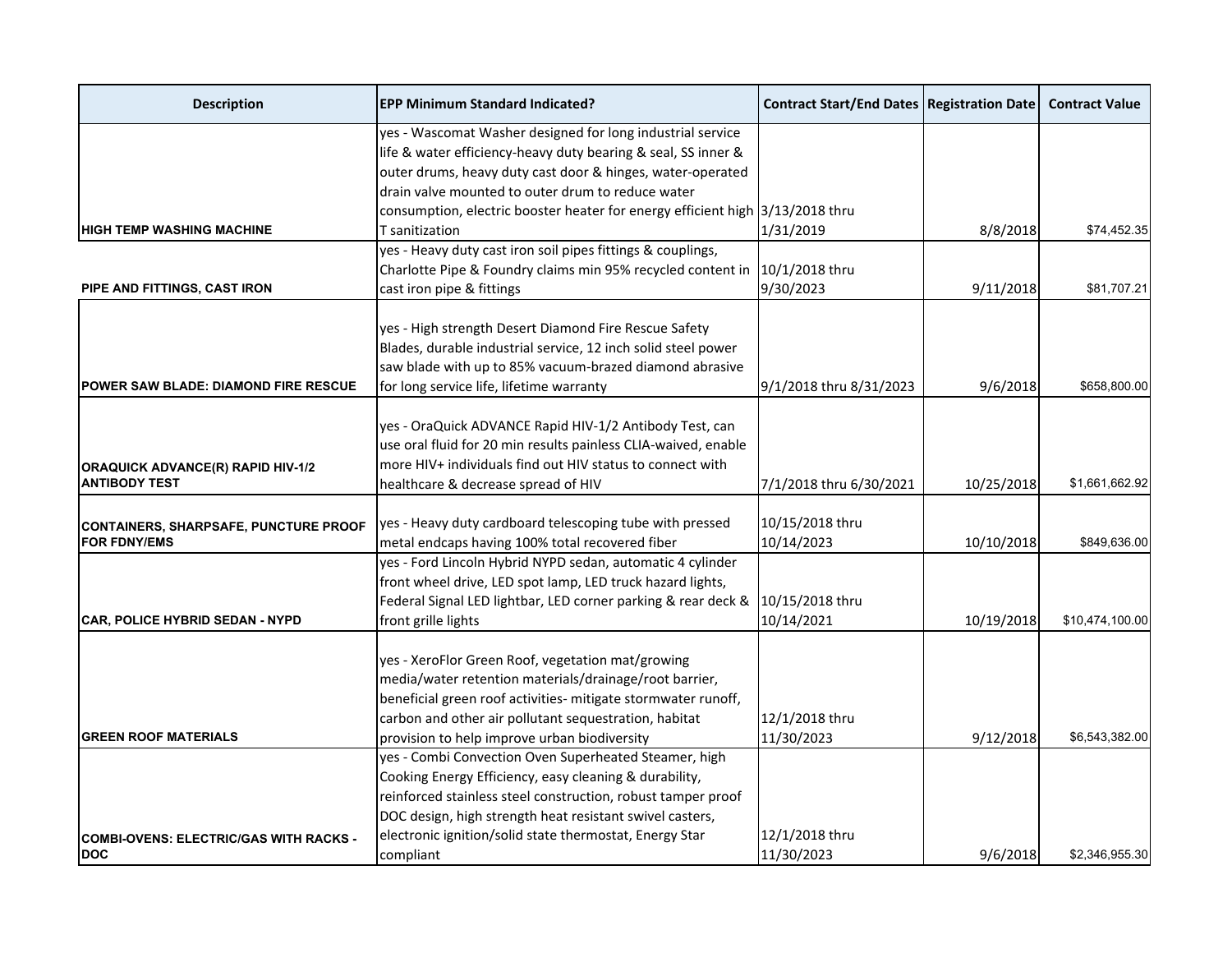| <b>Description</b>                              | <b>EPP Minimum Standard Indicated?</b>                                                                            | <b>Contract Start/End Dates   Registration Date  </b> |            | <b>Contract Value</b> |
|-------------------------------------------------|-------------------------------------------------------------------------------------------------------------------|-------------------------------------------------------|------------|-----------------------|
|                                                 |                                                                                                                   |                                                       |            |                       |
|                                                 | yes - Hurst Rescue Tools eDraulic Cutters/Spreaders/Rams,<br>mounting & pod brackets, metal chains, 5Ah low self- |                                                       |            |                       |
|                                                 | discharge EXL rechargeable battery, battery-powered                                                               |                                                       |            |                       |
|                                                 | industrial performance & durability FDNY rescue tools, lighter                                                    |                                                       |            |                       |
|                                                 | weight with no hoses/power cords, over 40 Kpf spreading                                                           |                                                       |            |                       |
|                                                 | force, over 120 Kpf cutting force, forged steel blades to cut                                                     |                                                       |            |                       |
| <b>GENUINE HURST RESCUE TOOLS AND</b>           | through hardened boron steel, manufactured from heat-                                                             | 1/1/2019 thru                                         |            |                       |
| <b>ACCESSORIES</b>                              | treated alloy & tool steels, modular design                                                                       | 12/31/2023                                            | 10/10/2018 | \$2,097,950.00        |
|                                                 | yes - Emergency & Exit signs with LED lamps, fixtures with                                                        | 12/15/2018 thru                                       |            |                       |
| <b>FIXTURES, COMMERCIAL LIGHTING: NYC</b>       | energy efficient LED dimming driver                                                                               | 12/14/2023                                            | 12/12/2018 | \$855,522.50          |
|                                                 |                                                                                                                   |                                                       |            |                       |
|                                                 | yes - Power Saw Husqvarna Heavy Duty emergency rescue &                                                           |                                                       |            |                       |
|                                                 | construction assembled & ready to use, fuel efficient engine,                                                     |                                                       |            |                       |
|                                                 | low emissions air filtration system, robust designed starter,                                                     |                                                       |            |                       |
|                                                 | multi-ribbed engine belt for improved power output & fuel                                                         | 1/1/2019 thru                                         |            |                       |
| <b>GRP:PARTNER/HUSQVARNA SAW</b>                | economy, low water consumption                                                                                    | 12/31/2023                                            | 10/15/2018 | \$190,000.00          |
|                                                 | yes - ESP Gorillazorb Absorbent Granules, suitable for floor oil                                                  |                                                       |            |                       |
|                                                 | & water-based fluid recovery, made from 100% recycled                                                             | 12/1/2018 thru                                        |            |                       |
| <b>ABSORBENT COMPOUND FOR (OIL &amp; WATER)</b> | cellulose (paper fiber)                                                                                           | 11/30/2023                                            | 12/5/2018  | \$344,367.50          |
|                                                 |                                                                                                                   |                                                       |            |                       |
|                                                 | yes - BACTEC 960 MGIT testing of sputum TB screening, fully                                                       |                                                       |            |                       |
|                                                 | automated mycobacteria susceptibility testing reading &                                                           |                                                       |            |                       |
|                                                 | interpretation for reliable & consistent results, uses plastic                                                    |                                                       |            |                       |
|                                                 | tubes & no sharps or radioactive materials, fluorometric                                                          |                                                       |            |                       |
|                                                 | optical O2 sensors rather than radiometric tagging, SIRE/PZA                                                      |                                                       |            |                       |
|                                                 | TB therapy drugs, system continuously performs QA to                                                              | 1/15/2019 thru                                        |            |                       |
| <b>BACTEC MGIT960 REAGENTS AND SUPPLIES</b>     | enable precision & reliability                                                                                    | 1/14/2020                                             | 8/15/2018  | \$113,540.62          |
|                                                 |                                                                                                                   |                                                       |            |                       |
|                                                 | yes - Wascomat W730-30 lb Washer, 100-G force extraction,                                                         |                                                       |            |                       |
|                                                 | durable ss construction & low water consumption, Compass                                                          |                                                       |            |                       |
|                                                 | Pro microprocessor to optimize cycles/minimize water                                                              |                                                       |            |                       |
|                                                 | consumption/prevent overdrying, Wascomat TD 35-35 lb Gas                                                          |                                                       |            |                       |
|                                                 | Dryer, axial airflow design & ss construction for durability &                                                    |                                                       |            |                       |
| <b>WASHING MACHINE &amp; DRYER, HIGH TEMP</b>   | low energy consumption                                                                                            | 2/1/2019 thru 1/31/2024                               | 7/17/2018  | \$354,075.00          |
|                                                 | yes - Hitachi stainless steel conveyor chains & links for                                                         |                                                       |            |                       |
| <b>HITACHI CHAINS AND COMPONENTS (BRAND</b>     | wastewater treatment, 403ss & 304ss, 403ss sprocket with                                                          |                                                       |            |                       |
| <b>SPECIFIC)</b>                                | replaceable teeth                                                                                                 | 2/1/2019 thru 1/31/2024                               | 9/11/2018  | \$2,538,188.06        |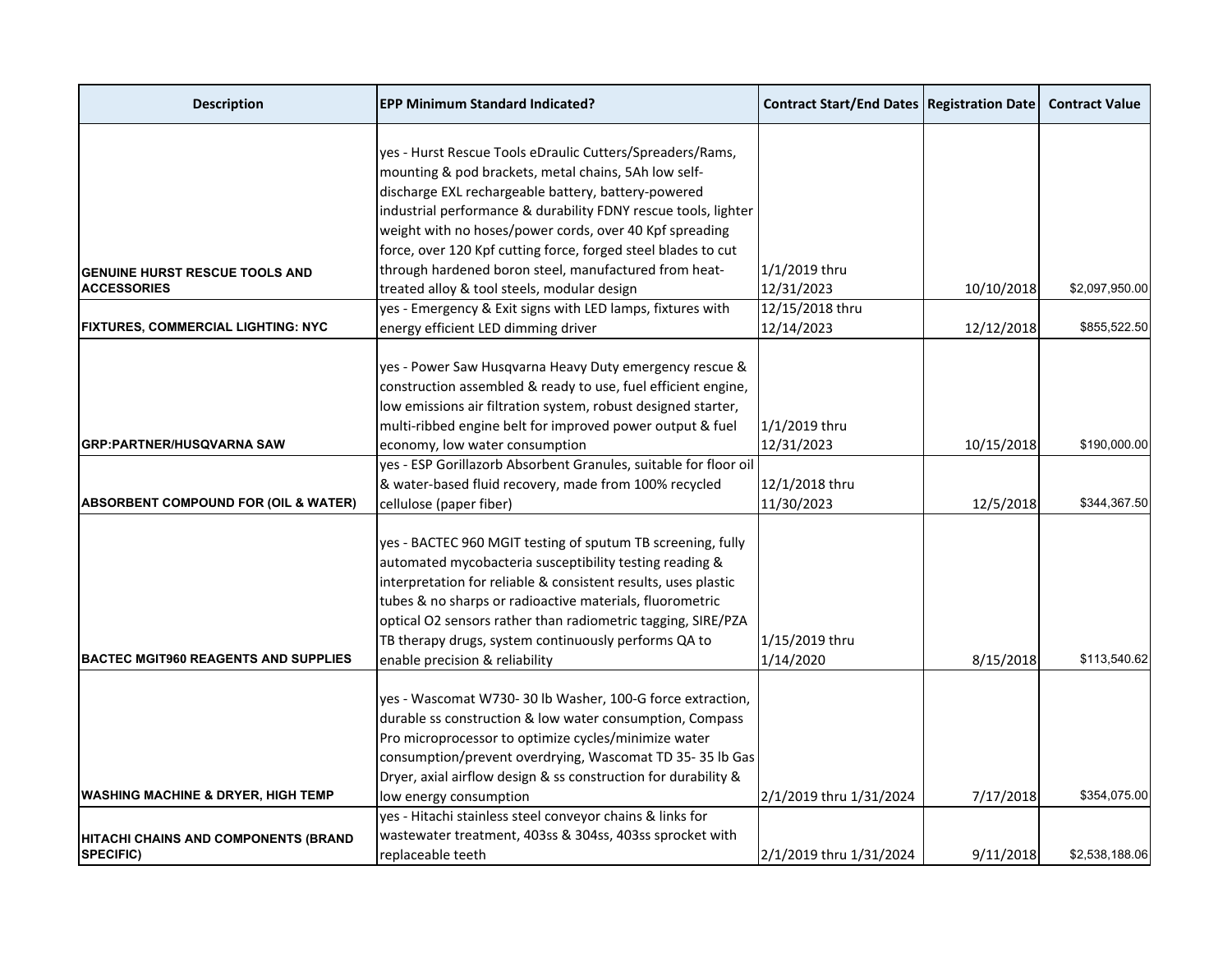| <b>Description</b>                                       | <b>EPP Minimum Standard Indicated?</b>                                                                                                                                                                                                                                                                                                                                                                                                                                                    | <b>Contract Start/End Dates   Registration Date  </b> |            | <b>Contract Value</b> |
|----------------------------------------------------------|-------------------------------------------------------------------------------------------------------------------------------------------------------------------------------------------------------------------------------------------------------------------------------------------------------------------------------------------------------------------------------------------------------------------------------------------------------------------------------------------|-------------------------------------------------------|------------|-----------------------|
|                                                          | yes - Gray Iron Castings manhole heads/frames/covers,                                                                                                                                                                                                                                                                                                                                                                                                                                     |                                                       |            |                       |
|                                                          | hydrant valve box/grate, conform to ASTM A48 Spec for Gray                                                                                                                                                                                                                                                                                                                                                                                                                                | 12/1/2018 thru                                        |            |                       |
| <b>IRON CASTINGS, WATER MAIN (DEP-BWSO)</b>              | <b>Iron Castings</b>                                                                                                                                                                                                                                                                                                                                                                                                                                                                      | 5/31/2023                                             | 12/21/2018 | \$1,090,745.00        |
|                                                          |                                                                                                                                                                                                                                                                                                                                                                                                                                                                                           |                                                       |            |                       |
|                                                          | yes - Vitek MS Plus system employs MALDI-TOF mass                                                                                                                                                                                                                                                                                                                                                                                                                                         |                                                       |            |                       |
|                                                          | spectrometry, enables rapid/robust/highly accurate microbial                                                                                                                                                                                                                                                                                                                                                                                                                              |                                                       |            |                       |
|                                                          | species identification, capable of both invitro diagnostics and                                                                                                                                                                                                                                                                                                                                                                                                                           |                                                       |            |                       |
|                                                          | research protocols, extensive database with multiple species                                                                                                                                                                                                                                                                                                                                                                                                                              |                                                       |            |                       |
|                                                          | isolates for clinical diagnostics, capability to build                                                                                                                                                                                                                                                                                                                                                                                                                                    |                                                       |            |                       |
|                                                          | personalized research database while meeting all FDA IVD                                                                                                                                                                                                                                                                                                                                                                                                                                  |                                                       |            |                       |
| <b>VITEK MS PLUS, EASYMAG, ETEST, VIDAS</b>              | regulations, enables flexible & efficient study of microbial                                                                                                                                                                                                                                                                                                                                                                                                                              | 1/1/2018 thru                                         |            |                       |
| <b>SYSTEMS</b>                                           | resistance & strain typing                                                                                                                                                                                                                                                                                                                                                                                                                                                                | 12/31/2024                                            | 12/11/2018 | \$2,028,699.75        |
|                                                          | yes - JWC Environmental Monster Grinders & Controllers &                                                                                                                                                                                                                                                                                                                                                                                                                                  |                                                       |            |                       |
|                                                          | replacement parts for DEP sewage processing, Grinder                                                                                                                                                                                                                                                                                                                                                                                                                                      |                                                       |            |                       |
|                                                          | Controller motor 316 SS NEMA 4X & NEMA 7 Enclosures,                                                                                                                                                                                                                                                                                                                                                                                                                                      |                                                       |            |                       |
| <b>JWC ENVIRONMENTAL GRINDERS,</b>                       | multi-tooth alloy-steel cam cutting heads, industrial strength                                                                                                                                                                                                                                                                                                                                                                                                                            |                                                       |            |                       |
| <b>CONTROLLERS &amp; PARTS</b>                           | & modular design                                                                                                                                                                                                                                                                                                                                                                                                                                                                          | 2/1/2019 thru 1/31/2024                               | 1/28/2019  | \$2,510,000.00        |
|                                                          | yes - HINO Model #195 Hybrid Diesel-Electric Dry Freight<br>Truck for DSNY, 2 maintenance-free 12V batteries min 750<br>CCA & min 288V Ni-MH battery for hybrid drive, power<br>liftgate, E-Waste vehicle, expected 7-yr life-cycle heavy duty<br>industrial service, robust design can operate down to -40F &<br>up to 85% RH, LED wall-mounted dome lights/LED body & tail<br>lights, DPF &/or SCR system for emissions control, SS exhaust 1/31/2019 thru                              |                                                       |            |                       |
| TRUCK, DIESEL/ELECTRIC HYBRID DRY<br><b>FREIGHT-DSNY</b> | system                                                                                                                                                                                                                                                                                                                                                                                                                                                                                    | 1/30/2024                                             | 1/22/2019  | \$3,234,241.99        |
| PAPER: CONTINUOUS/ CARBONLESS; CARBON                    |                                                                                                                                                                                                                                                                                                                                                                                                                                                                                           | 2/28/2019 thru                                        |            |                       |
| <b>INTERLEAF 2</b>                                       | yes - Continuous Carbonless Paper 30% PC recycled content                                                                                                                                                                                                                                                                                                                                                                                                                                 | 2/27/2024                                             | 1/8/2019   | \$1,093,350.00        |
| <b>HIGH DENSITY FILING SYSTEM (FURNITURE)</b>            | yes - Datum Storage Solutions MobilTrak steel storage<br>cabinets & shelving on a rolling movable track system, solid<br>steel drive shaft, heavy duty carriage construction, aisle<br>safety locks prevent movement of carriage while in use, high<br>density storage with more efficient use of existing space<br>minimizing open unused storage space volume, durable steel<br>channels/carriage/shelving modular design, Datum lifetime<br>warranty on parts & 2-yr warranty on labor | 3/1/2019 thru 2/28/2024                               | 1/30/2019  | \$6,920,153.00        |
|                                                          |                                                                                                                                                                                                                                                                                                                                                                                                                                                                                           |                                                       |            |                       |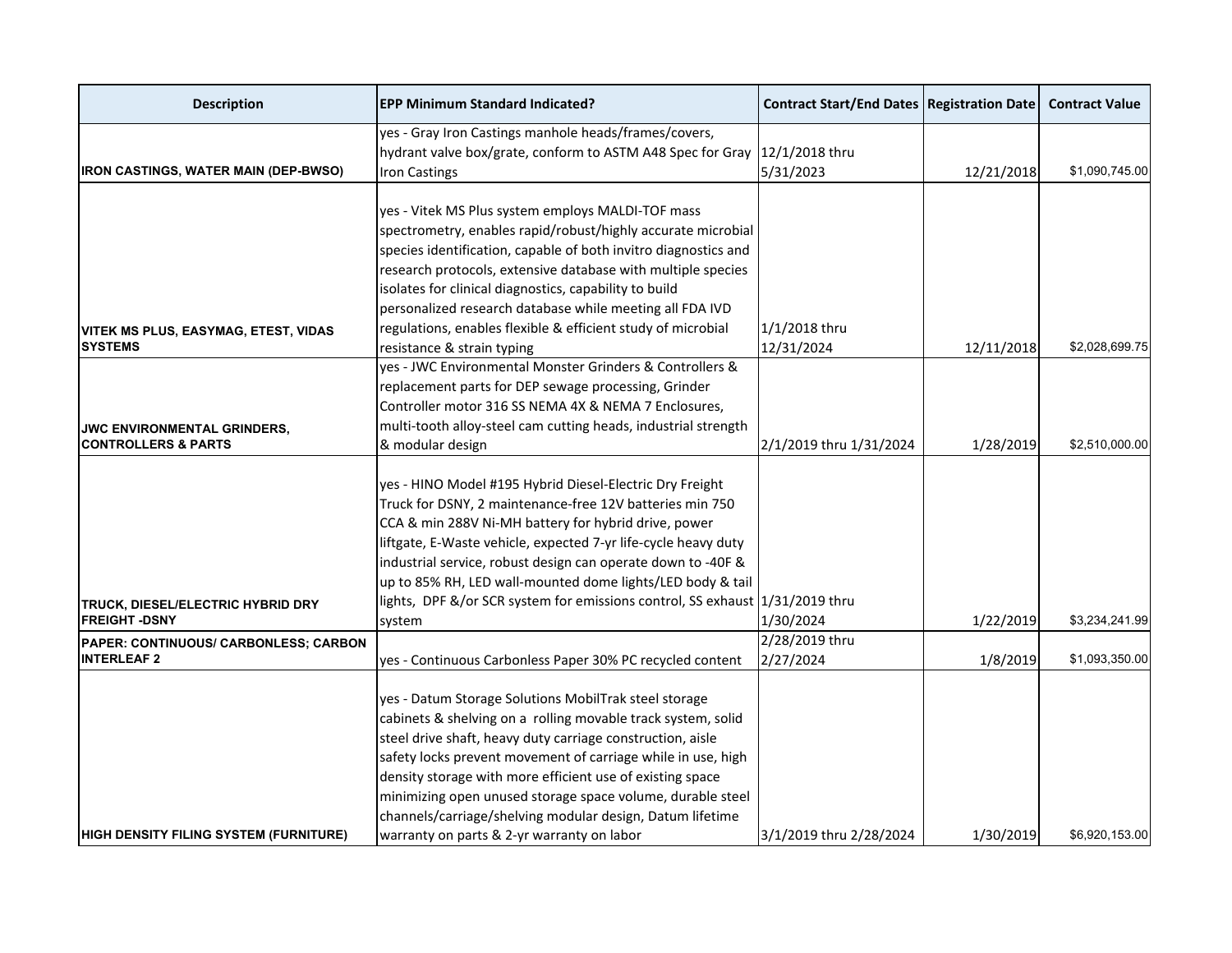| <b>Description</b>                                                           | <b>EPP Minimum Standard Indicated?</b>                          | <b>Contract Start/End Dates   Registration Date</b> |           | <b>Contract Value</b> |
|------------------------------------------------------------------------------|-----------------------------------------------------------------|-----------------------------------------------------|-----------|-----------------------|
|                                                                              |                                                                 |                                                     |           |                       |
|                                                                              | yes - Mine Safety Appliances Thermal Imaging Cameras &          |                                                     |           |                       |
|                                                                              | accessories including extended 5 year warranty, MSA             |                                                     |           |                       |
|                                                                              | Evolution 6000 TIC, Thermal Imaging Heat Seeking Camera         |                                                     |           |                       |
|                                                                              | with Heat Seeker Indicator built for robust design high         |                                                     |           |                       |
|                                                                              | resolution color images over a wide temperature range under     |                                                     |           |                       |
|                                                                              | extreme fire fighting search & rescue conditions, high impact   |                                                     |           |                       |
|                                                                              | heat & radio frequency interference resistant polymer case,     |                                                     |           |                       |
|                                                                              | meet stringent performance criteria for heat/mechanical         |                                                     |           |                       |
| THERMAL IMAGING CAMERAS, PARTS &                                             | shock/water intrusion, NFPA 1801 compliant, rechargeable Li-    |                                                     |           |                       |
| <b>ACCESSORIES BRAND</b>                                                     | ion battery and battery recharger                               | 3/1/2019 thru 2/28/2024                             | 1/24/2019 | \$4,143,391.79        |
|                                                                              | yes - Hybrid Diesel HINO 195 Truck, 6 c.y. rear loading         |                                                     |           |                       |
|                                                                              | compacting refuse collection body, capable of collecting        |                                                     |           |                       |
|                                                                              | construction refuse and operating on bumpy ground surfaces,     |                                                     |           |                       |
| TRUCK, COLLECTION, DIESEL & HYBRID                                           | designed for heavy duty/severe service, DEF NOx abatement       | 3/15/2019 thru                                      |           |                       |
| <b>OPTION - DPR</b>                                                          | system                                                          | 3/14/2024                                           | 3/4/2019  | \$3,245,672.00        |
|                                                                              |                                                                 |                                                     |           |                       |
|                                                                              | yes - Veeder-Root Automatic Tank Gauging & Leak Detection       |                                                     |           |                       |
|                                                                              | System automatically monitors & records tank level, can be      |                                                     |           |                       |
|                                                                              | fitted with sensors that detect tank & fuel line leakage & high |                                                     |           |                       |
|                                                                              | level tank-full protection & can be configured with remote      |                                                     |           |                       |
|                                                                              | access. This automated system is more effective, efficient, &   |                                                     |           |                       |
|                                                                              | reliable than manual gauging systems. Veeder-Root meets         |                                                     |           |                       |
|                                                                              | ATG for UST federal EPA 40 CFR Parts 280 & 281 & NYS DEC 6      |                                                     |           |                       |
|                                                                              | CRR-NY Part 613 Petroleum Bulk Storage regulations that         |                                                     |           |                       |
|                                                                              | require Underground Storage Tank protection against             |                                                     |           |                       |
|                                                                              | spill/overfill/corrosion & that require release detection       |                                                     |           |                       |
| GRP: VEEDER-ROOT TANK MEASURING SYSTEM equipment & contaminant sump testing. |                                                                 | 4/1/2019 thru 3/31/2024                             | 2/20/2019 | \$410,000.00          |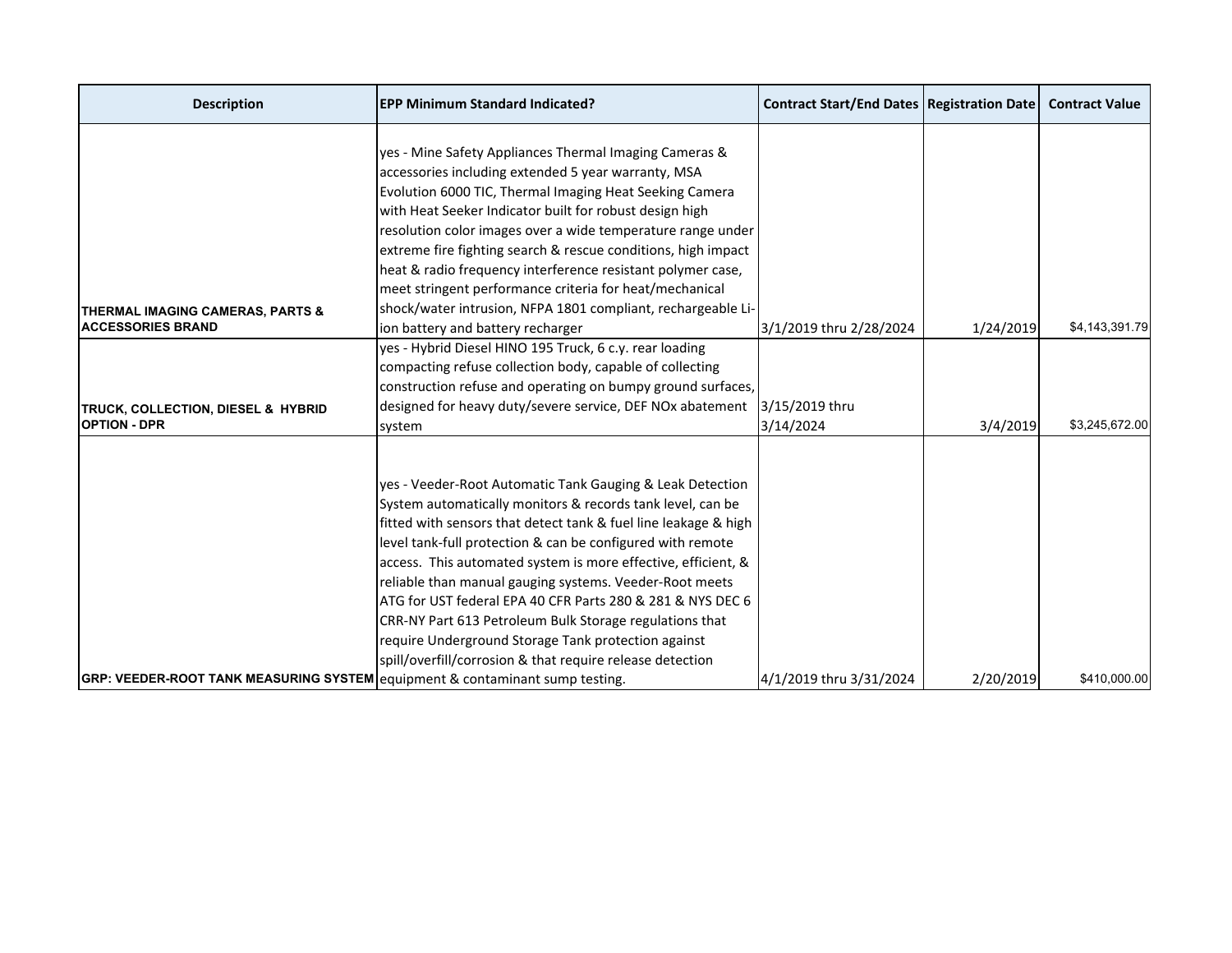| <b>Description</b>                                    | <b>EPP Minimum Standard Indicated?</b>                         | <b>Contract Start/End Dates   Registration Date</b> |            | <b>Contract Value</b> |
|-------------------------------------------------------|----------------------------------------------------------------|-----------------------------------------------------|------------|-----------------------|
|                                                       |                                                                |                                                     |            |                       |
|                                                       | yes - Ductile Iron valve body, seal plate & bonnet lead free   |                                                     |            |                       |
|                                                       | castings for potable water meeting ASTM A536, typically        |                                                     |            |                       |
|                                                       | contain >80% recycled iron, recyclable at end of useful        |                                                     |            |                       |
|                                                       | lifetime, durable product designed for long service life,      |                                                     |            |                       |
|                                                       | coated with fusion bonded epoxy for strong coating adhesion    |                                                     |            |                       |
|                                                       | & corrosion prevension, T. Mina domestic commercial            |                                                     |            |                       |
|                                                       | manufacture, modular component design of Resilient Seated      |                                                     |            |                       |
|                                                       | Gate Valve enable onsite replacement of seat & other           |                                                     |            |                       |
| <b>IRESILIENT SEATED GATE VALVES &amp; PARTS</b>      | components to extend usable service life.                      | 4/1/2019 thru 3/31/2022                             | 3/15/2019  | \$1,870,851.00        |
|                                                       | yes - Audiometric Testing in accordance with Citywide          |                                                     |            |                       |
|                                                       | Hearing Conservation Program for 29 CFR §1910.95 OSHA          |                                                     |            |                       |
| <b>CITYWIDE HEARING CONSERVATION SERVICES</b>         | Noise Exposure Standard compliance                             | 5/1/2019 thru 4/30/2020                             | 11/27/2018 | \$625,000.00          |
|                                                       | yes - 316 stainless steel Hardware (bolts, washers, locknuts)  |                                                     |            |                       |
|                                                       | for Sludge Collector Flights, industrial SS fittings typically |                                                     |            |                       |
|                                                       | contain ~60% recycled content, Flight Fittings for industrial  |                                                     |            |                       |
|                                                       | service sewage & sludge lines at DEP wastewater treatment      |                                                     |            |                       |
| <b>SLUDGE COLLECTOR FLIGHTS (BRAND</b>                | plants, subject to abrasive & corrosive operations             |                                                     |            |                       |
| <b>SPECIFIC)</b>                                      | environment                                                    | 5/1/2019 thru 4/30/2024                             | 3/26/2019  | \$1,829,984.90        |
|                                                       |                                                                |                                                     |            |                       |
|                                                       | yes - Dogs trained to detect volatiles and microparticulates   |                                                     |            |                       |
|                                                       | associated with a variety of actual explosives offer an        |                                                     |            |                       |
|                                                       | environmentally preferable alternative to chromatography &     |                                                     |            |                       |
| <b>IGSA - EXPLOSIVES DETECTION CANINE</b>             | spectroscopy & optical sensor instrumentation and              | 4/16/2019 thru                                      |            |                       |
| <b>SERVICES</b>                                       | associated equipment                                           | 8/13/2023                                           | 4/17/2019  | \$40,071,980.00       |
|                                                       | yes - Mitsubishi Outlander plug-in hybrid electric SUV, 12     |                                                     |            |                       |
|                                                       | kWh Li-ion battery, DC fast-charging capability, regenerative  |                                                     |            |                       |
|                                                       | braking charges battery, twin electric motors with all wheel   |                                                     |            |                       |
|                                                       | control, 2L MIVEC (variable valve timing electronic control)   |                                                     |            |                       |
|                                                       | engine to improve power output/fuel consumption/exhaust        |                                                     |            |                       |
| <b>SUV, PLUG-IN HYBRID ELECTRIC VEHICLE</b><br>(PHEV) |                                                                |                                                     |            | \$3,550,000.00        |
|                                                       | emissions                                                      | 4/1/2019 thru 3/31/2024                             | 3/27/2019  |                       |
|                                                       | yes - Biodiesel B5 and B6-B20 ULS D-2/D-1 blends, bulk and     |                                                     |            |                       |
| DIESEL AND BIODIESEL, BULK DELIVERY &                 | rack delivery, must meet NYC Spec #16-F-5:15A for Biodiesel    |                                                     |            |                       |
| <b>RACK PICK UP</b>                                   | B5 and B6-B20 (On Road Use Only)                               | 6/1/2019 thru 5/31/2020                             | 5/8/2019   | \$35.574.381.90       |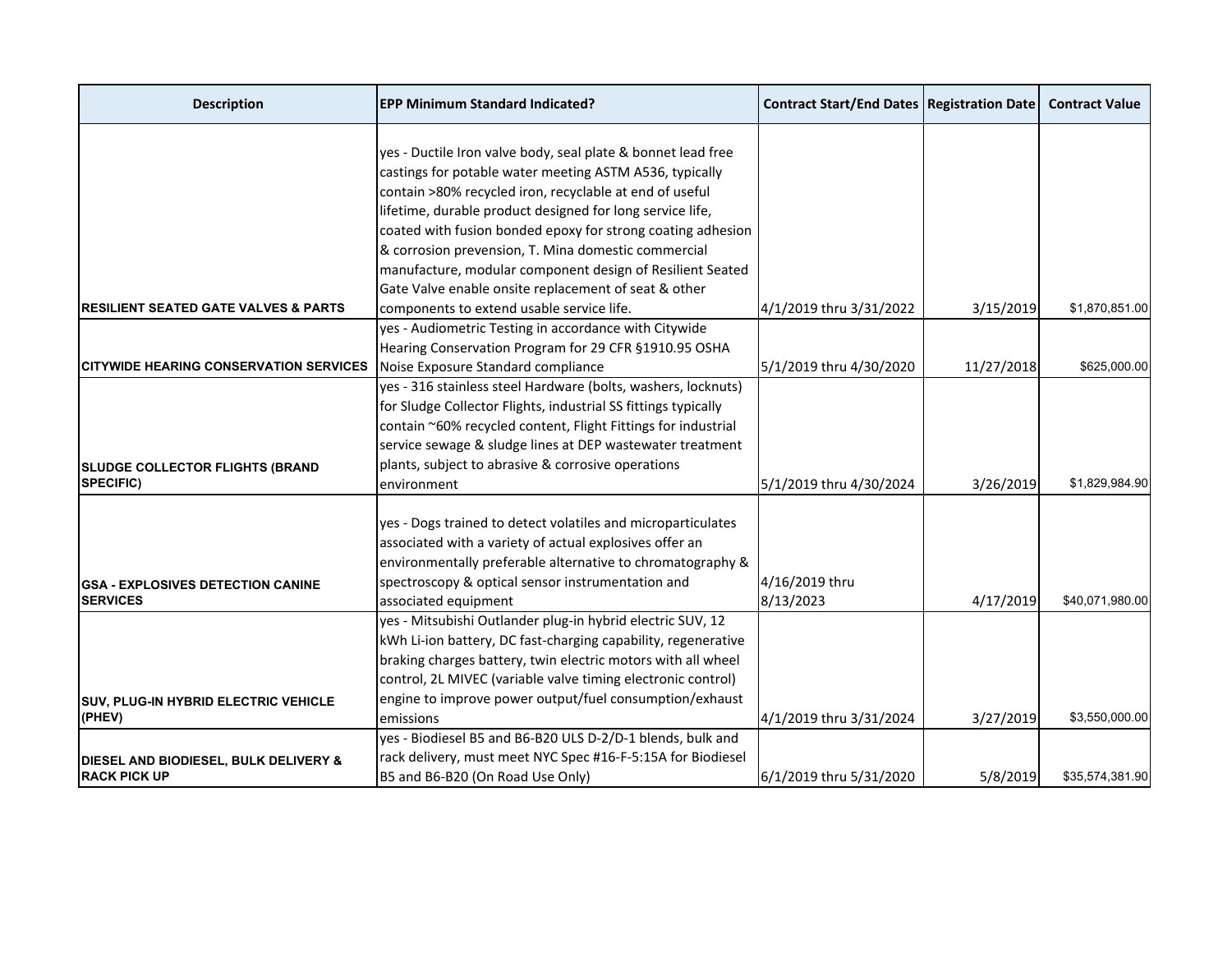| <b>Description</b>                                                      | <b>EPP Minimum Standard Indicated?</b>                                                                                                                                                     | <b>Contract Start/End Dates   Registration Date  </b> |           | <b>Contract Value</b> |
|-------------------------------------------------------------------------|--------------------------------------------------------------------------------------------------------------------------------------------------------------------------------------------|-------------------------------------------------------|-----------|-----------------------|
|                                                                         | yes - Quick Kurb high visibility traffic channelization device,<br>metal hook tongue & bolt with bollard connects to separator<br>curb with rubber boot, not necessary to fasten system to |                                                       |           |                       |
|                                                                         | roadway, quick conveyor machine temporary installation &                                                                                                                                   |                                                       |           |                       |
|                                                                         | removal, reusable & resulting in no residual road damage<br>following removal, reboundable upon impact without                                                                             |                                                       |           |                       |
| <b>PREMIUM RUBBER SPEED BUMPS (BRAND</b><br><b>SPECIFIC)-QUICK KURB</b> | dislodging for extended durability                                                                                                                                                         | 6/1/2019 thru 5/31/2024                               | 5/15/2019 | \$357,669.65          |
|                                                                         | yes - Tree Top Premium Recycled Rubber Speed Bump<br>consists of galvanized steel plate, bolt & nut steel hardware &                                                                       |                                                       |           |                       |
|                                                                         | connecting rods- with commercial steel plates & rods                                                                                                                                       |                                                       |           |                       |
| <b>PREMIUM RUBBER SPEED BUMPS (BRAND</b>                                | containing ~30% recycled content, rugged 14 inch wide                                                                                                                                      |                                                       |           |                       |
| <b>SPECIFIC)-TREE TOP</b>                                               | recycled rubber strip                                                                                                                                                                      | 6/1/2019 thru 5/31/2024                               | 5/17/2019 | \$1,281,040.00        |
|                                                                         |                                                                                                                                                                                            |                                                       |           |                       |
|                                                                         | yes - ScanX Scout X-ray mobile security scanner/software &<br>accessories, portable & rugged high resolution digital CR                                                                    |                                                       |           |                       |
|                                                                         | image in seconds, durable & reusable flexible phosphor                                                                                                                                     |                                                       |           |                       |
|                                                                         | imaging plates with no glass plates or mirrors, extruded                                                                                                                                   |                                                       |           |                       |
|                                                                         | aluminum frame contains recycled content, integrated                                                                                                                                       |                                                       |           |                       |
|                                                                         | rechargeable battery design uses internal charging module,                                                                                                                                 |                                                       |           |                       |
|                                                                         | few moving parts & wires/connectors eliminated for greater                                                                                                                                 |                                                       |           |                       |
| <b>SCANX SCOUT AND ACCESSORIES (BRAND</b>                               | reliability & less maintenance, no hazardous film chemicals &                                                                                                                              |                                                       |           |                       |
| <b>SPECIFIC)</b>                                                        | less radiation exposure time                                                                                                                                                               | 6/1/2019 thru 5/31/2024                               | 5/1/2019  | \$686,062.50          |
|                                                                         |                                                                                                                                                                                            |                                                       |           |                       |
|                                                                         | yes - Business Cards with printing, 80 lb basis weight cover                                                                                                                               |                                                       |           |                       |
| <b>BUSINESS CARDS</b>                                                   | stock, containing 30% post-consumer recycled fiber                                                                                                                                         | 7/1/2019 thru 6/30/2024                               | 1/23/2019 | \$550,838.00          |
|                                                                         | yes - Recycled Rags cotton & cotton blend, Mill Wiping Rags                                                                                                                                |                                                       |           |                       |
|                                                                         | lightweight MIL-GRADEA & heavyweight MIL-GRADEB, 100%                                                                                                                                      |                                                       |           |                       |
| <b>RAGS, WIPING, COTTON &amp; COTTON BLENDS</b>                         | post-consumer recycled fiber                                                                                                                                                               | 8/7/2019 thru 8/6/2024                                | 6/7/2019  | \$298,535.00          |
|                                                                         | yes - Spitale Construction commercial Chain Link Fences using<br>steel rod containing ~70% recycled content, commercial                                                                    |                                                       |           |                       |
|                                                                         | Wrought Iron Fences containing ~60% recycled content, and                                                                                                                                  |                                                       |           |                       |
|                                                                         | commercial Aluminum Fences containing ~70% recycled                                                                                                                                        |                                                       |           |                       |
| <b>FENCING: FURNISH, INSTALL AND REPAIR</b>                             | scrap metal                                                                                                                                                                                | 8/1/2019 thru 7/31/2024                               | 6/6/2019  | \$6,810,454.11        |
|                                                                         | yes - American Eagle Paper Mills 28 lb basis weight Brown                                                                                                                                  |                                                       |           |                       |
|                                                                         | Kraft Recycled envelopes, 100% total recovered fiber of                                                                                                                                    |                                                       |           |                       |
|                                                                         | which 30% is post-consumer, unbleached, Processed                                                                                                                                          | 10/1/2019 thru                                        |           |                       |
| <b>ENVELOPES, KRAFT PAPER (CSH)</b>                                     | <b>Chlorine Free</b>                                                                                                                                                                       | 9/30/2024                                             | 6/10/2019 | \$742,730.00          |